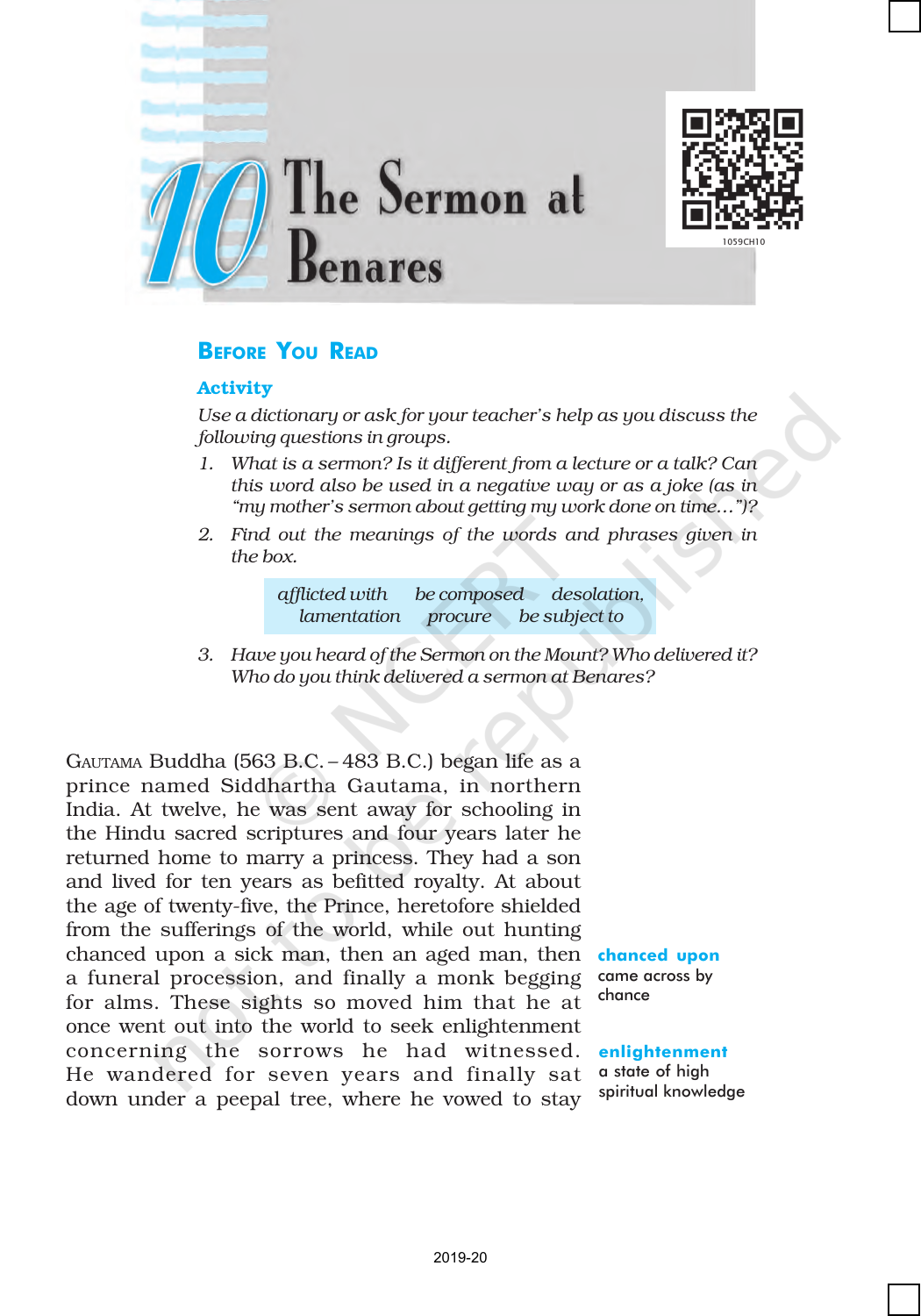until enlightenment came. Enlightened after seven days, he renamed the tree the Bodhi Tree (Tree of Wisdom) and began to teach and to share his new understandings. At that point he became known as the Buddha (the Awakened or the Enlightened). The Buddha preached his first sermon at the city of Benares, most holy of the dipping places on the River Ganges; that sermon has been preserved and is given here. It reflects the Buddha's wisdom about one inscrutable kind of suffering.

Kisa Gotami had an only son, and he died. In her grief she carried the dead child to all her neighbours, asking them for medicine, and the people said, "She has lost her senses. The boy is dead."

At length, Kisa Gotami met a man who replied to her request, "I cannot give thee medicine for thy child, but I know a physician who can."

And the girl said, "Pray tell me, sir; who is it?" And the man replied, "Go to Sakyamuni, the Buddha."

Kisa Gotami repaired to the Buddha and cried, "Lord repaired (a stylistic and Master, give me the medicine that will cure my boy."

The Buddha answered, "I want a handful of mustardseed." And when the girl in her joy promised to procure it, the Buddha added, "The mustard-seed must be taken from a house where no one has lost a child, husband, parent or friend."

Poor Kisa Gotami now went from house to house, and the people pitied her and said, "Here is mustardseed; take it!" But when she asked, "Did a son or daughter, a father or mother, die in your family?" they answered her, "Alas! the living are few, but the dead are many. Do not remind us of our deepest grief." And there was no house but some beloved one had died in it.

Kisa Gotami became weary and hopeless, and sat down at the wayside watching the lights of the city, as they flickered up and were extinguished again. At last the darkness of the night reigned everywhere. And she considered the fate of men, that their lives flicker up and are extinguished again. And she thought to herself, "How selfish am I in my grief! Death is common to all; yet in this valley of desolation there is a path that leads him to immortality who has surrendered all selfishness."

The Buddha said, ''The life of mortals in this world is troubled and brief and combined with pain. For there

#### sermon

religious or moral talk

dipping places bathing

inscrutable something which cannot be understood

use) went to

#### valley of desolation

an area which is filled with deep sorrow

mortals those bound to die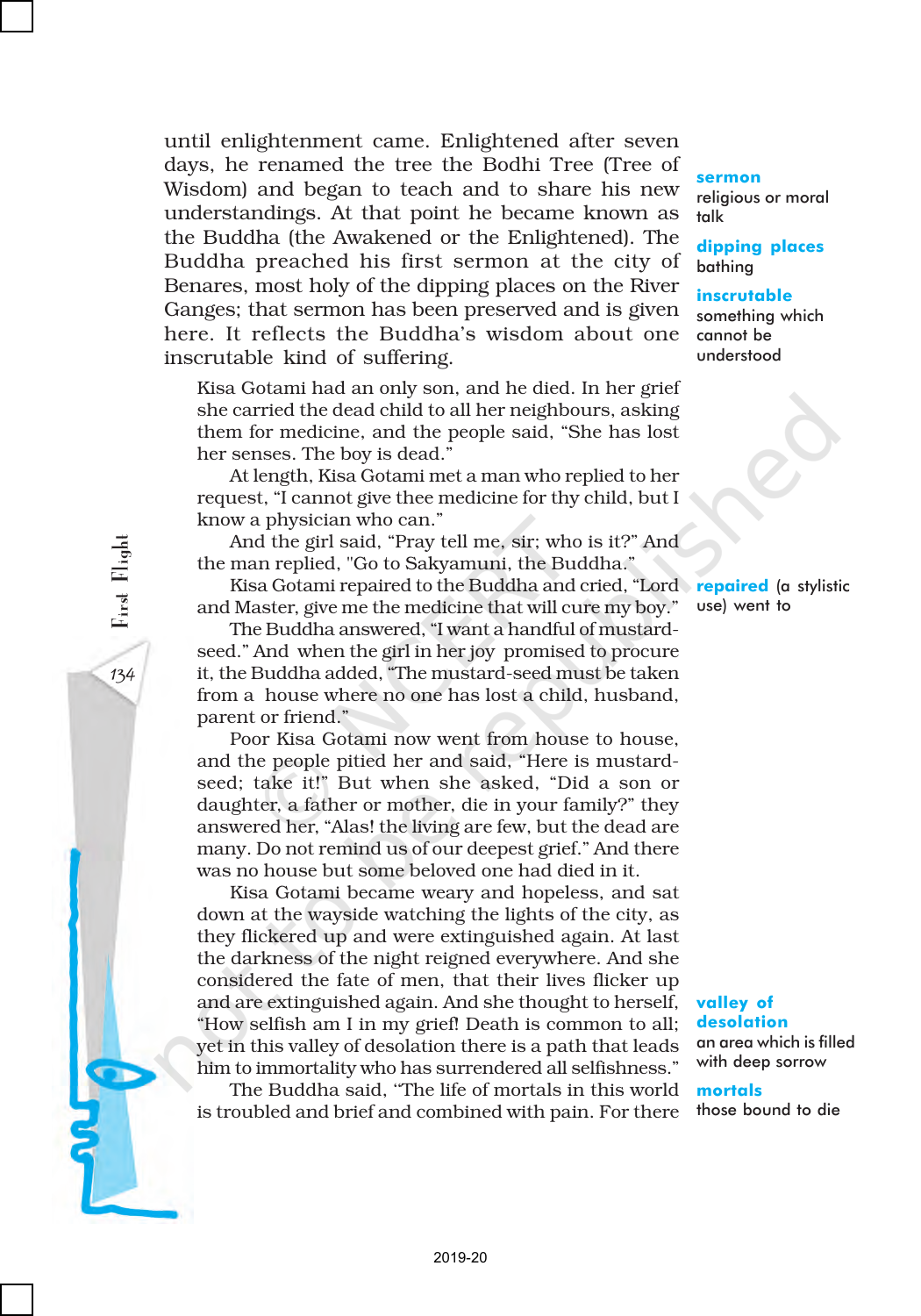is not any means by which those that have been born can avoid dying; after reaching old age there is death; of such a nature are living beings. As ripe fruits are early in danger of falling, so mortals when born are always in danger of death. As all earthen vessels made by the potter end in being broken, so is the life of mortals. Both young and adult, both those who are fools and those who are wise, all fall into the power of death; all are subject to death.

"Of those who, overcome by death, depart from life, a father cannot save his son, nor kinsmen their relations. Mark! while relatives are looking on and lamenting deeply, one by one mortals are carried off, like an ox that is led to the slaughter. So the world is afflicted with death and decay, therefore the wise do not grieve, knowing the terms of the world.

"Not from weeping nor from grieving will anyone obtain peace of mind; on the contrary, his pain will be the greater and his body will suffer. He will make himself sick and pale, yet the dead are not saved by his lamentation. He who seeks peace should draw out the arrow of lamentation, and complaint, and grief. He who has drawn out the arrow and has become composed will obtain peace of mind; he who has overcome all sorrow will become free from sorrow, and be blessed."

> [*Source*: *Betty Renshaw* Values and Voices: A College Reader *(1975)*]

afflicted with affected by suffering, disease or pain

lamentation expression of sorrow

135

The Sermon at Benares

Sermon at Benare.

 $\mathbb{F}^{\mathsf{e}}$ 

# Thinking about the Text

- 1. When her son dies, Kisa Gotami goes from house to house. What does she ask for? Does she get it? Why not?
- 2. Kisa Gotami again goes from house to house after she speaks with the Buddha. What does she ask for, the second time around? Does she get it? Why not?
- 3. What does Kisa Gotami understand the second time that she failed to understand the first time? Was this what the Buddha wanted her to understand?
- 4. Why do you think Kisa Gotami understood this only the second time? In what way did the Buddha change her understanding?
- 5. How do you usually understand the idea of 'selfishness'? Do you agree with Kisa Gotami that she was being 'selfish in her grief '?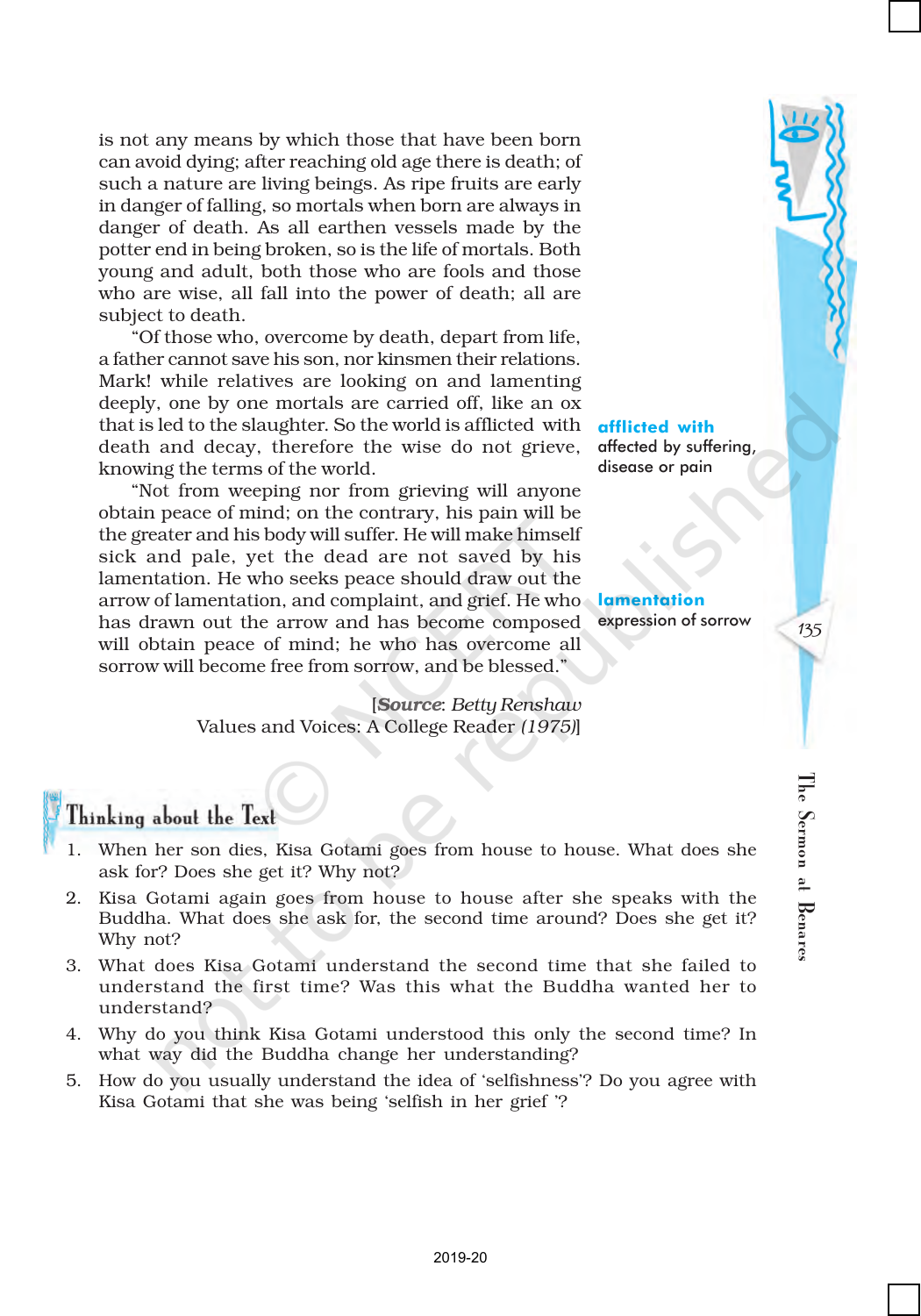# Thinking about Language

- I. This text is written in an old-fashioned style, for it reports an incident more than two millennia old. Look for the following words and phrases in the text, and try to rephrase them in more current language, based on how you understand them.
	- give *thee* medicine for *thy* child
	- *Pray* tell me
	- Kisa *repaired* to the Buddha
	- there was *no* house *but* someone had died in it
	- kinsmen
	- *Mark*!
- II. You know that we can combine sentences using words like *and*, *or*, *but, yet* and *then*. But sometimes no such word seems appropriate. In such a case we can use a semicolon (;) or a dash  $(-)$  to combine two clauses.

She has no interest in music; I doubt she will become a singer like her mother.

The second clause here gives the speaker's opinion on the first clause.

Here is a sentence from the text that uses semicolons to combine clauses. Break up the sentence into three simple sentences. Can you then say which has a better rhythm when you read it, the single sentence using semicolons, or the three simple sentences?

For there is not any means by which those who have been born can avoid dying; after reaching old age there is death; of such a nature are living beings.

# Speaking

The Buddha's sermon is over 2500 years old. Given below are two recent texts on the topic of grief. Read the texts, comparing them with each other and with the Buddha's sermon. Do you think the Buddha's ideas and way of teaching continue to hold meaning for us? Or have we found better ways to deal with grief? Discuss this in groups or in class.

## I. A Guide to Coping with the Death of a Loved One

Martha is having difficulty sleeping lately and no longer enjoys doing things with her friends. Martha lost her husband of 26 years to cancer a month ago.

Anya, age 17, doesn't feel like eating and spends the days in her room crying. Her grandmother recently died.

Both of these individuals are experiencing grief. Grief is an emotion natural to all types of loss or significant change.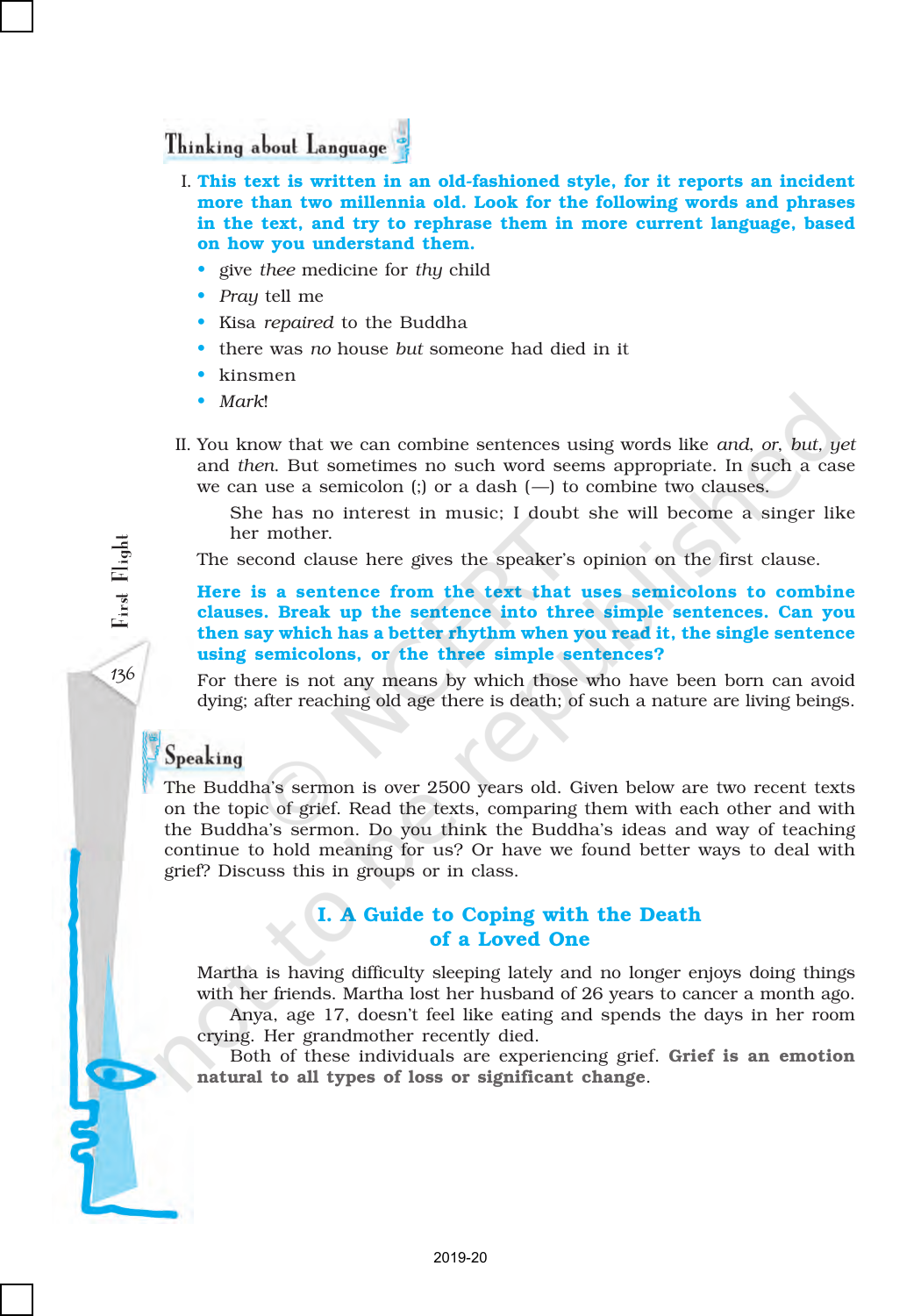### Feelings of Grief

Although grief is unique and personal, a broad range of feelings and behaviours are commonly experienced after the death of a loved one.

- *Sadness*. This is the most common, and it is not necessarily manifested by crying.
- *Anger*. This is one of the most confusing feelings for a survivor. There may be frustration at not being able to prevent the death, and a sense of not being able to exist without the loved one.
- *Guilt and Self-reproach*. People may believe that they were not kind enough or caring enough to the person who died, or that the person should have seen the doctor sooner.
- *Anxiety*. An individual may fear that she/he won't be able to care for herself/himself.
- *Loneliness*. There are reminders throughout the day that a partner, family member or friend is gone. For example, meals are no longer prepared the same way, phone calls to share a special moment don't happen.
- *Fatigue*. There is an overall sense of feeling tired.
- *Disbelief*: This occurs particularly if it was a sudden death.

### Helping Others Who Are Experiencing Grief

When a friend, loved one, or co-worker is experiencing grief—how can we help? It helps to understand that grief is expressed through a variety of behaviours.

Reach out to others in their grief, but understand that some may not want to accept help and will not share their grief. Others will want to talk about their thoughts and feelings or reminisce.

Be patient and let the grieving person know that you care and are there to support him or her.

## II. Good Grief

#### AMITAI ETZIONI

Soon after my wife died — her car slid off an icy road in 1985 — a school psychologist warned me that my children and I were not mourning in the right way. We felt angry; the proper first stage, he said, is denial.

In late August this year, my 38-year-old son, Michael, died suddenly in his sleep, leaving behind a 2-year-old son and a wife expecting their next child.

There is no set form for grief, and no 'right' way to express it. There seems to be an expectation that, after a great loss, we will progress systematically through the well-known stages of grief. It is wrong, we are told, to jump to anger — or to wallow too long in this stage before moving towards acceptance.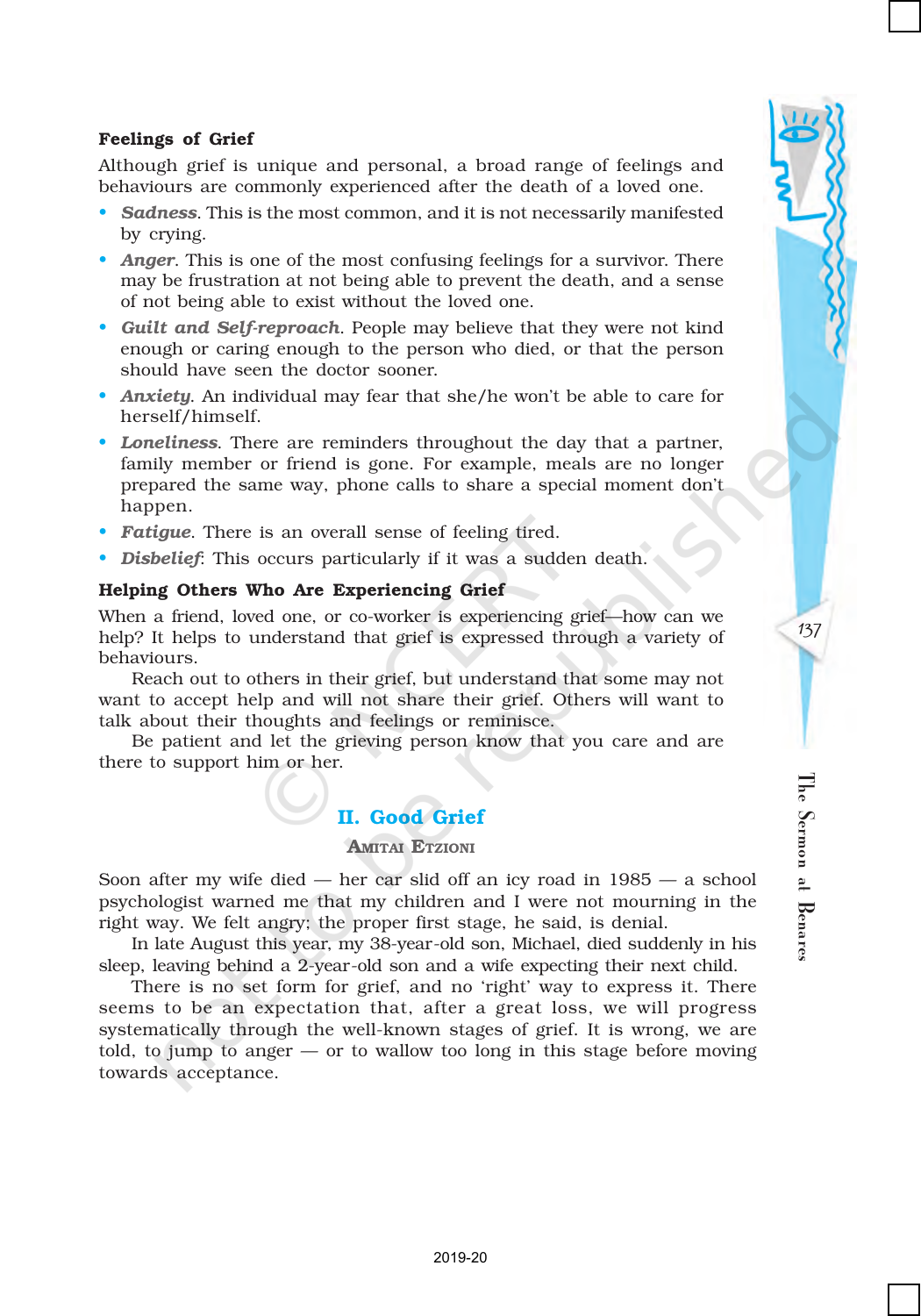But I was, and am, angry. To make parents bury their children is wrong; to have both my wife and son taken from me, for forever and a day, is cruel beyond words.

A relative from Jerusalem, who is a psychiatrist, brought some solace by citing the maxim: 'We are not to ask why, but what.' The 'what' is that which survivors in grief are bound to do for one another. Following that advice, my family, close friends and I keep busy, calling each other and giving long answers to simple questions like, "How did your day go today?" We try to avoid thinking about either the immediate past or the bereft future. We take turns playing with Max, Michael's two-year-old son. Friends spend nights with the young widow, and will be among those holding her hand when the baby is born.

Focusing on what we do for one another is the only consolation we can find.

# Writing

Write a page (about three paragraphs) on one of the following topics. You can think about the ideas in the text that are relevant to these topics, and add your own ideas and experiences to them.

- 1. Teaching someone to understand a new or difficult idea
- 2. Helping each other to get over difficult times
- 3. Thinking about oneself as unique, or as one among billions of others

# In This Lesson

WHAT WE HAVE DONE

Narrated the story of the Buddha, and the advice he gave to the grief-stricken woman.

#### WHAT YOU CAN D<sup>O</sup>

Read and discuss the following extract from Kahlil Gibran's The Prophet with the students.

#### Joy and Sorrow

Then a woman said, "Speak to us of Joy and Sorrow."

And he answered:

Your joy is your sorrow unmasked.

And the selfsame well from which your laughter rises was oftentimes filled with your tears.

And how else can it be?

The deeper that sorrow carves into your being, the more joy you can contain.

Is not the cup that holds your wine the very cup that was burned in the potter's oven?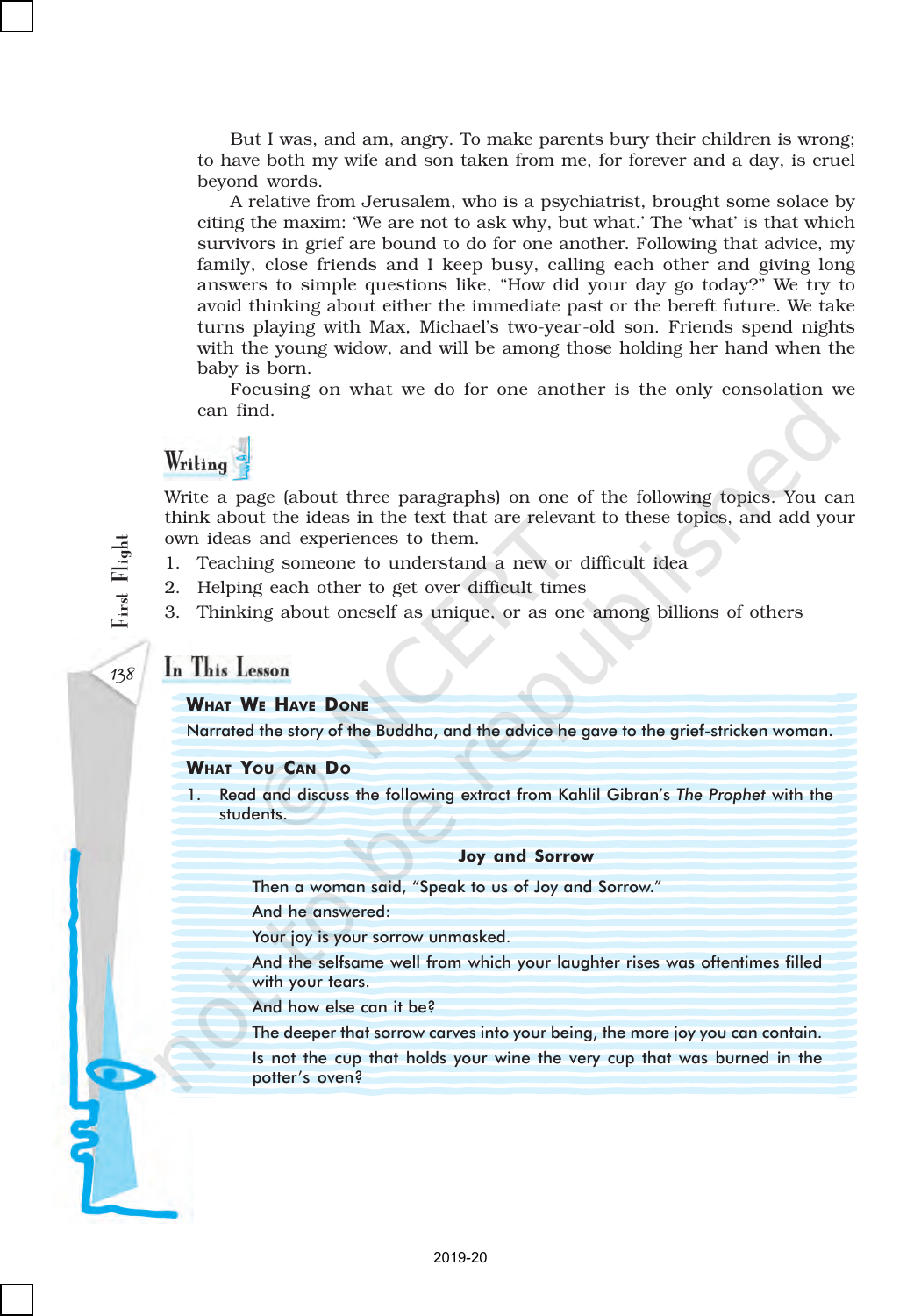And is not the lute that soothes your spirit, the very wood that was hollowed out with knives?

When you are joyous, look deep into your heart and you shall find it is only that which has given you sorrow that is giving you joy.

When you are sorrowful look again in your heart, and you shall see that in truth you are weeping for that which has been your delight.

Some of you say, "Joy is greater than sorrow," and others say, "Nay, sorrow is the greater."

But I say unto you, they are inseparable.

Together they come, and when one sits alone with you at your board, remember that the other is asleep upon your bed.

2. Help students to read and memorise the following extract from Tagore.

Say not in grief that she is no more

but say in thankfulness that she was.

A death is not the extinguishing of a light,

but the putting out of the

lamp because the dawn has come.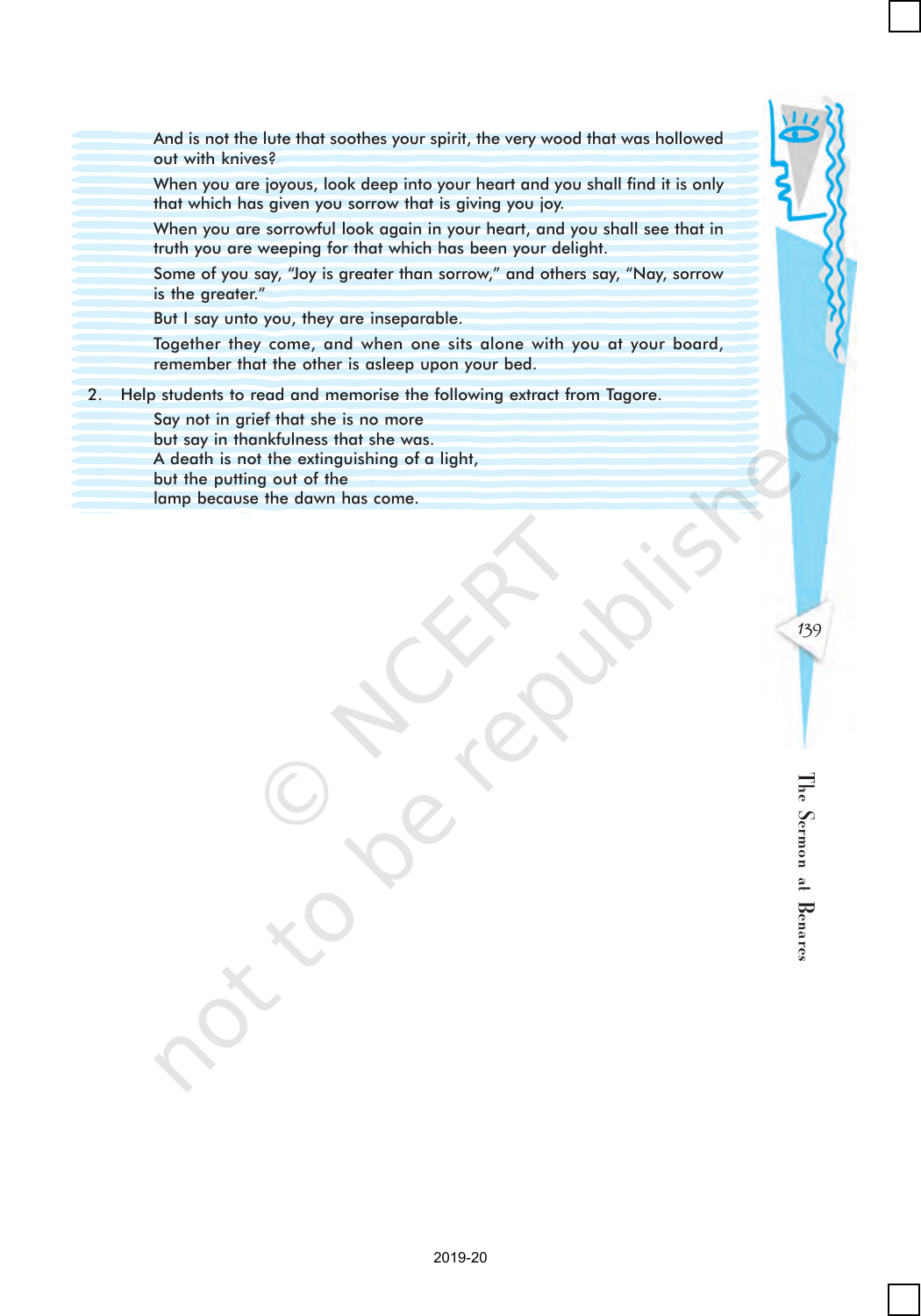# For Anne Gregory

*This poem is a conversation between a young man and a young woman. What are they arguing about?*

> "Never shall a young man, Thrown into despair By those great honey-coloured Ramparts at your ear, Love you for yourself alone And not your yellow hair."

"But I can get a hair-dye And set such colour there, Brown, or black, or carrot, That young men in despair May love me for myself alone And not my yellow hair."

"I heard an old religious man But yesternight declare That he had found a text to prove That only God, my dear, Could love you for yourself alone And not your yellow hair."

WILLIAM BUTLER YEATS

William Butler Yeats (1865–1939) was an Irish nationalist. He was educated in London and Dublin, and was interested in folklore and mythology. He won the Nobel Prize for Literature in 1923.